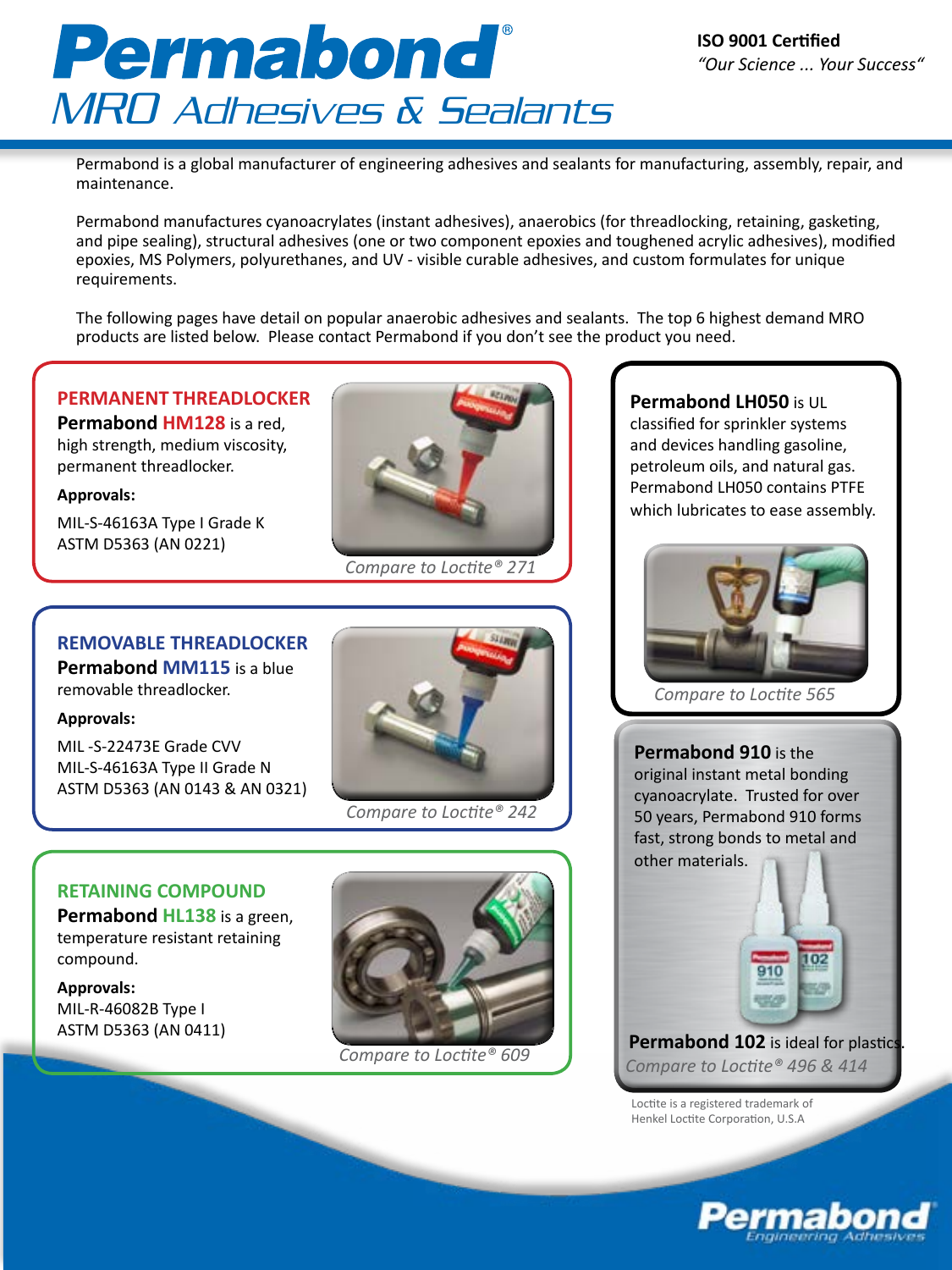# **Threadlocking**

Permabond threadlocking anaerobic adhesives enable you to lock screws, nuts, bolts, and studs to protect against loosening caused by vibration.

#### *Benefits*

- $\blacksquare$  Prevents nuts rusting onto bolts
- $\blacksquare$  Low strength for parts which may require future disassembly
- $\blacksquare$  Medium & high strength to prevent theft and vandalism
- $\blacksquare$  More cost-effective than using mechanical fastenings
- $\blacksquare$  Lubricates for easier assembly
- $\blacksquare$  Machining tolerances can be increased
- **n** Seals against leaks
- $\blacksquare$  Stops nuts and bolts working loose due to vibration

| <b>Product</b> | <b>Description</b>                                                              | Color     | <b>Viscosity cP</b>         |
|----------------|---------------------------------------------------------------------------------|-----------|-----------------------------|
| LM113          | Removable, low strength, for small diameter fasteners                           | Purple    | 1,200                       |
| MM115          | Removable, general purpose                                                      | Blue      | 1,300                       |
| MM115 Pure     | Removable, general purpose, NSF/ANSI 61 Certified                               | Colorless | 1,300                       |
| HM118          | Removable, high strength                                                        | Red       | 1,800                       |
| <b>HH120</b>   | Permanent, maximum strength, for large diameter bolts                           | Red       | 7.000                       |
| HL126          | Wicking grade for post assembly, also used for weld sealing                     | Green     | 15                          |
| <b>HM128</b>   | Permanent, general purpose                                                      | Red       | 500                         |
| HM129          | Permanent, high strength, for up to 1" diameter fasteners                       | Red       | 500                         |
| <b>HH131</b>   | Permanent, high temp. resistant, high strength, up to 1%"<br>diameter fasteners | Red       | 2rpm: 23,000<br>20rpm: 7500 |

|                |       | <b>Max. Gap Fill</b> |       | <b>Shear Strength, Steel</b> | Torque, M10 Steel nuts & bolts |                  | <b>Handling</b> |         |                    | <b>Temperature Range</b> |              |     |              |
|----------------|-------|----------------------|-------|------------------------------|--------------------------------|------------------|-----------------|---------|--------------------|--------------------------|--------------|-----|--------------|
| <b>Product</b> |       |                      |       |                              |                                | <b>Breakaway</b> |                 | Prevail | <b>Time, Steel</b> | Min.                     |              |     | Max.         |
|                | in    | mm                   | psi   | $N/mm^2$                     | in•lb                          | $N \bullet m$    | in•lb           | N•m     | mins               | l°F '                    | $^{\circ}$ C | °F  | $^{\circ}$ C |
| LM113          | 0.006 | 0.15                 | 750   | 5                            | 80                             | 9                | 40              | 5       | 15                 | $-65$                    | $-55$        | 300 | 150          |
| MM115          | 0.006 | 0.15                 | 1,450 | 10                           | 140                            | 16               | 60              | 7       | 10                 | $-65$                    | $-55$        | 300 | 150          |
| MM115 Pure     | 0.006 | 0.15                 | 1,450 | 10                           | 140                            | 16               | 60              | 7       | 10                 | $-65$                    | $-55$        | 300 | 150          |
| HM118          | 0.008 | 0.20                 | 2,500 | 17                           | 200                            | 23               | 280             | 32      | 10                 | $-65$                    | $-55$        | 300 | 150          |
| <b>HH120</b>   | 0.010 | 0.25                 | 2,500 | 17                           | 275                            | 31               | 300             | 34      | 10                 | $-65$                    | $-55$        | 300 | 150          |
| HL126          | 0.001 | 0.05                 | 2175  | 15                           | 125                            | 14               | 300             | 34      | 15                 | $-65$                    | $-55$        | 300 | 150          |
| <b>HM128</b>   | 0.006 | 0.15                 | 2,500 | 17                           | 275                            | 31               | 350             | 40      | 15                 | $-65$                    | $-55$        | 300 | 150          |
| HM129          | 0.006 | 0.15                 | 2,500 | 17                           | 290                            | 33               | 520             | 58      | 10                 | $-65$                    | $-55$        | 300 | 150          |
| <b>HH131</b>   | 0.012 | 0.30                 | 2,500 | 17                           | 240                            | 27               | 480             | 54      | 15                 | $-65$                    | $-55$        | 445 | 230          |

# Thread Sealing

Permabond thread sealing anaerobic adhesives are designed to replace traditional thread sealing materials such as hemp, PTFE tape, & pipe dope.

| <b>Product</b> | <b>Description</b>                                          | Color        | Viscosity cP                |
|----------------|-------------------------------------------------------------|--------------|-----------------------------|
| LM012          | No fillers, hydraulic sealing                               | <b>Brown</b> | 2.000                       |
| LH050          | General purpose thread sealant, UL Listed                   | White        | 250.000                     |
| LH050 Pure     | General purpose, NSF/ANSI 61 Certified                      | White        | 250.000                     |
| LH051          | Automatic dispensing                                        | White        | 2rpm:450,000 20rpm: 70,000  |
| LH056          | Fire protection grade                                       | White        | 2rpm: 400,000 20rpm: 75,000 |
| MH052          | Medium strength for coarse threads, BAM approved for oxygen | Yellow       | 2rpm: 65,000 20rpm: 25,000  |
| LH150          | Stainless steel pipe sealant                                | White        | 260,000                     |

|              |       | <b>Max. Gap Fill</b> |       | <b>Shear Strength, Steel</b> |       | Torque, M10 Steel nuts & bolts |                  |                | <b>Handling</b> |              |              | <b>Temperature Range</b> |            |      |
|--------------|-------|----------------------|-------|------------------------------|-------|--------------------------------|------------------|----------------|-----------------|--------------|--------------|--------------------------|------------|------|
| Product      |       |                      |       | N/mm <sup>2</sup><br>psi     |       |                                | <b>Breakaway</b> |                | Prevail         | Time, Steel, |              | Min.                     |            | Max. |
|              | in    | mm                   |       |                              | in•lb | N•m                            | in•lb            | N•m            | mins            | °F.          | $^{\circ}$ C | °F                       | $^{\circ}$ |      |
| LM012        | 0.008 | 0.20                 | 750   | 5                            | 25    | 3                              | 15               | $\overline{2}$ | 30              | $-65$        | $-55$        | 350                      | 175        |      |
| LH050        | 0.020 | 0.50                 | 1,000 |                              | 35    | $\overline{4}$                 | 25               | $\overline{3}$ | 120             | $-65$        | $-55$        | 350                      | 175        |      |
| LH050 Pure   | 0.020 | 0.50                 | 1,000 | 7                            | 35    | 4                              | 25               | 3              | 120             | $-65$        | $-55$        | 350                      | 175        |      |
| LH051        | 0.020 | 0.50                 | 1,000 | $\overline{7}$               | 35    | $\overline{4}$                 | 25               | 3              | 120             | $-65$        | $-55$        | 350                      | 175        |      |
| LH056        | 0.020 | 0.50                 | 1,000 |                              | 35    | 4                              | 25               | 3              | 120             | $-65$        | $-55$        | 350                      | 175        |      |
| <b>MH052</b> | 0.020 | 0.50                 | 1,450 | 10                           | 180   | 20                             | 100              | 11             | 15              | $-65$        | $-55$        | 300                      | 150        |      |
| LH150        | 0.020 | 0.50                 | 1,000 |                              | 50    | 6                              | 25               | 3              | 120             | $-65$        | $-55$        | 350                      | 175        |      |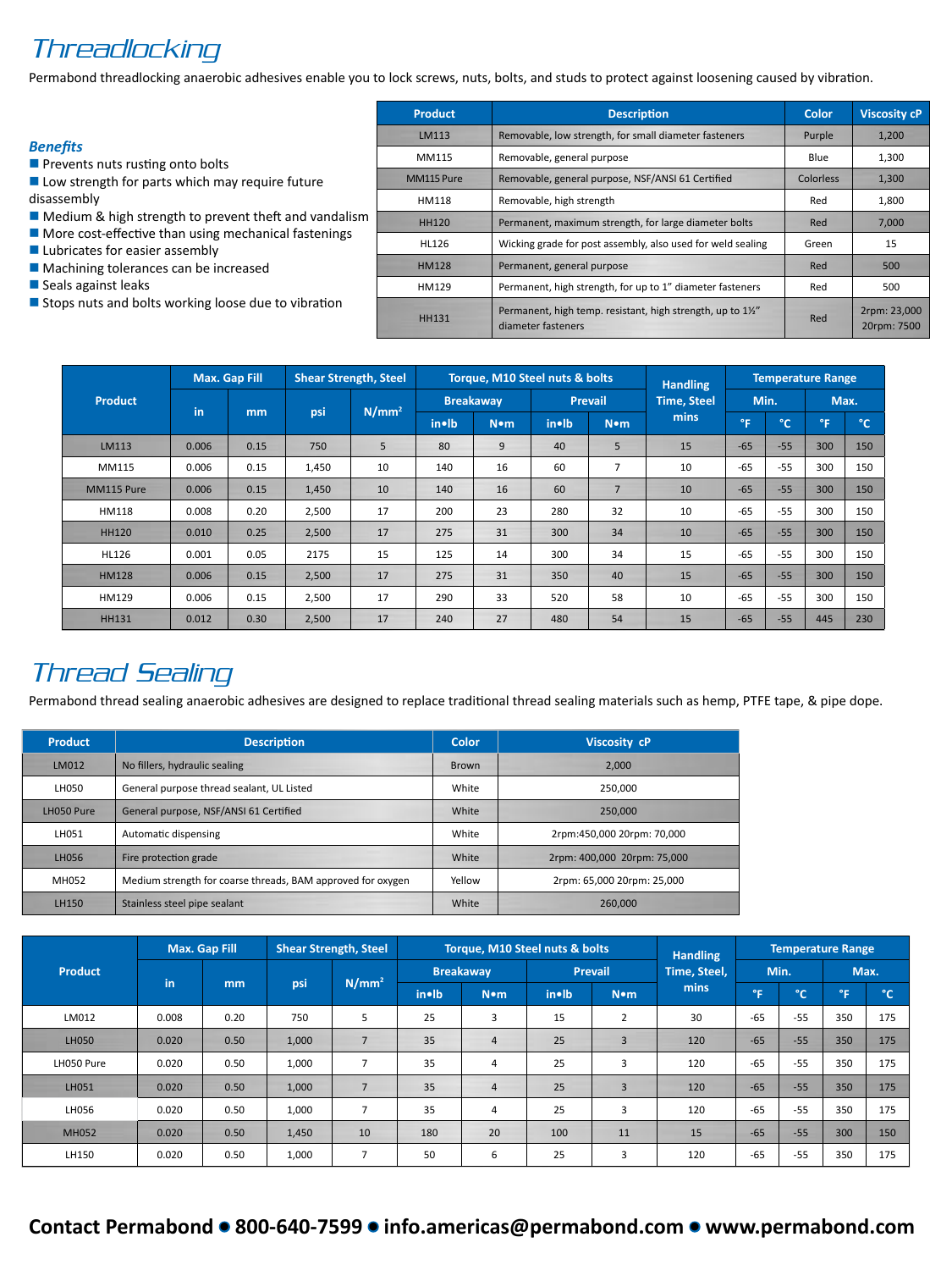# FOFTT-IN-Place Gasketing Permabond gasketing anaerobic adhesives are designed to replace traditional

cork, wood, rubber, paper, and silicone gaskets.

#### *Benefits*

- $\blacksquare$  No relaxation or shrinkage so no need to retighten over time
- $\blacksquare$  One adhesive will replace many pre-cut gasket shapes
- $\blacksquare$  No need to handle fragile gaskets
- $\blacksquare$  No disintegration so no leaks or blockages
- **N** Vibration proof
- $\blacksquare$  No long-term embrittlement
- $\blacksquare$  Easy to dismantle with normal tools
- Good for both rough and smooth surfaces; allows for wider machining tolerances
- $\blacksquare$  100% metal to metal contact for better stress distribution

| <b>Product</b> | <b>Description</b>                             | Color  | <b>Viscosity cP</b>             |
|----------------|------------------------------------------------|--------|---------------------------------|
| HH190          | General purpose flange sealant                 | Purple | 300,000                         |
| MH196          | Fast curing, high temperature resistant        | Red    | 2rpm: 500,000<br>20rpm: 100,000 |
| LH197          | Flexible, easy to remove                       | Green  | 2rpm: 50,000<br>20rpm: 20,500   |
| <b>MH199</b>   | Highly thixotropic, high temperature resistant | Red    | 2rpm: 225,000<br>20rpm: 75,000  |





Retaining Compounds Retaining compounds are for the permanent bonding of co-axial joints. Typical retaining compound applications include:

**n** Bearings into housings **n** Bushings **n** Keyways and splines **n** Gears **n** Rotors **n** Pulleys **n** Cylinder linings

| <b>Product</b> | <b>Description</b>                           | Color     | <b>Viscosity cP</b>         |
|----------------|----------------------------------------------|-----------|-----------------------------|
| HH040          | General purpose, maximum gap fill            |           | 5.000                       |
| HH040 Pure     | General purpose, NSF/ANSI 61 Certified       | Colorless | 5.000                       |
| HL138          | General purpose, press fit                   | Green     | 225                         |
| <b>HM160</b>   | General purpose, slip fit                    | Green     | 600                         |
| HM161          | Gap fill, slip fit                           | Green     | 2.000                       |
| HM162          | Fast curing, high temperature resistant      | Green     | 1.000                       |
| HM165          | Maximum gap fill, high temperature resistant | Green     | 2rpm: 25,000 20rpm: 10,000  |
| <b>HH167</b>   | Maximum gap fill, metal repair               | Silver    | 2rpm: 500,000 20rpm: 90,000 |

#### *Benefits*

- $\blacksquare$  Augments/replaces slip fits
- $\blacksquare$  Prevents corrosion
- $\blacksquare$  Mounts bearings
- $\blacksquare$  Restores correct fit
- $\blacksquare$  Reduces machining time due to relaxed tolerances
- $\blacksquare$  Rapid, quick and easy assembly of parts
	- $\blacksquare$  100% surface-to-surface contact
	- $\blacksquare$  Allows for greater load carrying capacity

|                |       | <b>Max. Gap Fill</b> |       | <b>Shear Strength, Steel</b> |                  | Torque, M10 Steel nuts & bolts |                |               | <b>Fixture</b>     | <b>Temperature Range</b> |       |            |           |
|----------------|-------|----------------------|-------|------------------------------|------------------|--------------------------------|----------------|---------------|--------------------|--------------------------|-------|------------|-----------|
| <b>Product</b> |       |                      |       |                              | <b>Breakaway</b> |                                | <b>Prevail</b> |               | <b>Time, Steel</b> | Min.                     |       | Max.       |           |
|                | in    | m <sub>m</sub>       | psi   | N/mm <sup>2</sup>            | in•lb            | $N \cdot m$                    | in•lb          | $N \bullet m$ | mins               | °F                       | °C    | <b>L°F</b> | <b>PC</b> |
| HH040          | 0.010 | 0.250                | 2,000 | 14                           | 220              | 25                             | 330            | 37            | 15                 | $-65$                    | $-55$ | 300        | 150       |
| HH040 Pure     | 0.010 | 0.250                | 2,000 | 14                           | 220              | 25                             | 330            | 37            | 15                 | $-65$                    | $-55$ | 300        | 150       |
| HL138          | 0.005 | 0.127                | 2,300 | 16                           | 180              | 20                             | 315            | 36            | 10                 | $-65$                    | $-55$ | 250        | 120       |
| <b>HM160</b>   | 0.008 | 0.203                | 2,000 | 14                           | 270              | 30                             | 450            | 50            | 15                 | $-65$                    | $-55$ | 350        | 177       |
| HM161          | 0.010 | 0.254                | 3,500 | 24                           | 275              | 31                             | 400            | 45            | 10                 | $-65$                    | $-55$ | 300        | 150       |
| HM162          | 0.008 | 0.203                | 4,300 | 30                           | 280              | 32                             | 510            | 57            | 5                  | $-65$                    | $-55$ | 390        | 200       |
| HM165          | 0.012 | 0.305                | 2,900 | 20                           | 310              | 35                             | 450            | 50            | $20$               | $-65$                    | $-55$ | 446        | 230       |
| <b>HH167</b>   | 0.020 | 0.500                | 4,700 | 32                           | 400              | 45                             | 280            | 32            | 15                 | $-65$                    | $-55$ | 300        | 150       |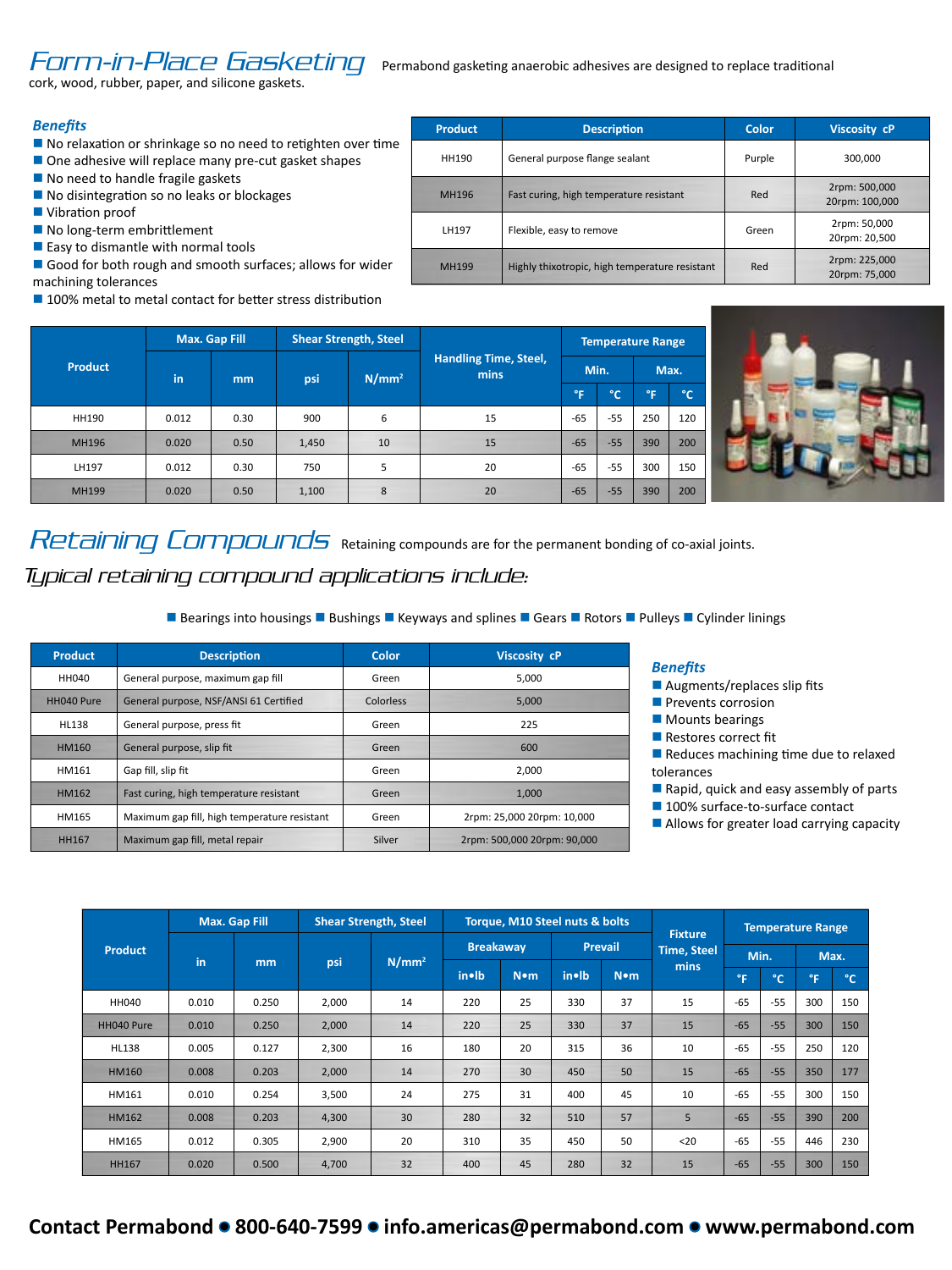Product Selection Guide by Specification - Permabond holds many customer approvals and specifications. Please call for specific information.

# *Military Specifications & Standards*

# **MIL-S-22473E1 • ASTM D53632**

| Permabond<br>Grade | Grade          | <b>ASTM</b><br>D5363<br><b>Assigned #</b> | <b>Group</b> | <b>Class</b> | Grade          |
|--------------------|----------------|-------------------------------------------|--------------|--------------|----------------|
| <b>HH120</b>       | <b>AVV</b>     | AN 0124                                   | 01           | 2            | 4              |
| <b>HL126</b>       | AA             | AN 0111                                   | 01           | $\mathbf{1}$ | 1              |
| MM115              | <b>CVV</b>     | AN 0143                                   | 01           | 4            | 3              |
| LM012              | <b>HVV</b>     | AN 0163                                   | 01           | 6            | 3              |
| ASC10              | <b>N&amp;T</b> | N/A                                       | N/A          | N/A          | <b>N&amp;T</b> |

### **MIL-S-46163A1 • ASTM D53632**

| <b>Permabond</b><br>Grade | <b>Type / Grade</b> | <b>ASTM</b><br><b>D5363</b><br>Assigned # | <b>Group</b> | <b>Class</b>   | Grade          |
|---------------------------|---------------------|-------------------------------------------|--------------|----------------|----------------|
| <b>HH120</b>              | 1/L                 | AN 0211                                   | 02           | 1              | 1              |
| <b>HL126</b>              | III/R               | AN 0261                                   | 02           | 6              | 1              |
| HM118                     | II/O                | AN 0331                                   | 03           | 3              | 1              |
| <b>HM128</b>              | 1/K                 | AN 0221                                   | 02           | 2              | $\mathbf{1}$   |
| LM113                     | II/M                | AN 0311                                   | 03           | $\mathbf{1}$   | 1              |
| <b>MM115</b>              | II/N                | AN 0321                                   | 03           | $\overline{2}$ | 1              |
| ASC10                     | F                   | N/A                                       | N/A          | N/A            | <b>N&amp;T</b> |

# **MIL-R-46082B1 • ASTM D53632**

| Permabond<br><b>Grade</b> | <b>Type</b> | <b>ASTM</b><br>D5363<br><b>Assigned #</b> | <b>Group</b> | <b>Class</b> | Grade |
|---------------------------|-------------|-------------------------------------------|--------------|--------------|-------|
| <b>HL138</b>              |             | AN 0411                                   | 04           |              |       |
| <b>HM160</b>              | П           | AN 0412                                   | 04           |              |       |
| HM161                     | Ш           | AN 0421                                   | 04           |              |       |

1MIL-SPECS are for existing designs ONLY <sup>2</sup>ASTM D5363 is for NEW designs the state of the state of the state of the property of the state of the state of the state of the All Types

# **MIL-A-46050C1**

| <b>Permabond Grade</b> | <b>Type/Class</b> |
|------------------------|-------------------|
| 101                    | Type II, Class 1  |
| 102                    | Type II, Class 2  |
| 105                    | Type II, Class 1  |
| 108                    | Type II, Class 3  |
| 170                    | Type I, Class 3   |
| 268                    | Type II, Class 3  |
| 790                    | Type II, Class 1  |
| 791                    | Type II, Class 1  |
| 792                    | Type II, Class 2  |
| 795                    | Type II, Class 3  |
| 798                    | Type II, Class 3  |
| 799                    | Type II, Class 4  |
| 910                    | Type I, Class 2   |
| 910FS                  | Type I, Class 1   |
| 919                    | Type V, Class 1   |
| 920                    | Type V, Class 2   |
| 922                    | Type V, Class 3   |
| QFS16                  | All Types         |

### **CID A-A-3097**

| <b>Permabond Grade</b> | <b>Type/Class</b> |
|------------------------|-------------------|
| 101                    | Type II, Class 1  |
| 108                    | Type II, Class 3  |
| 200                    | Type II, Class 3  |
| 791                    | Type II, Class 1  |
| 792                    | Type II, Class 2  |
| 795                    | Type II, Class 3  |
| 910                    | Type I, Class 2   |
| 910FS                  | Type I, Class 1   |
| OFS16                  | All Types         |

| <b>Additional Certifications</b>      |                         |
|---------------------------------------|-------------------------|
| <b>Permabond Grade</b>                | <b>Certification</b>    |
| HH040 PURE, LH050 PURE and MM115 PURE | NSF / ANSI 61 Certified |
| <b>LH050 &amp; LH150</b>              | <b>UL Classified</b>    |